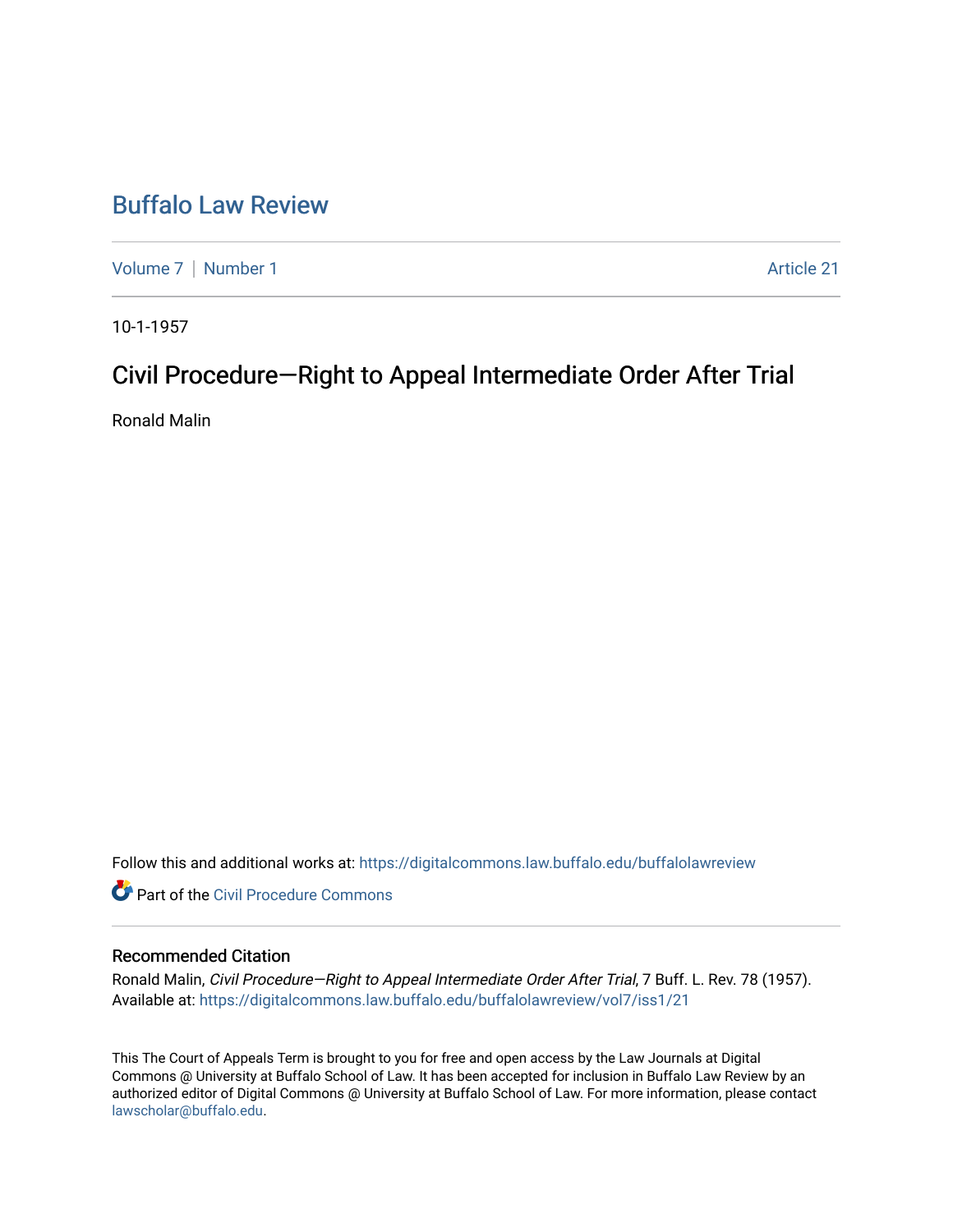#### *BUFFALO LAIV REVIEIV*

deemed not to apply to actions for reinstatement by wrongfully discharged persons, the reason is that "the illegal act occurs *in the future,* when a demand is refused for reinstatement."35

The case can hardly be said to overrule the decision in *Simon* v. *Simon* inasmuch as the logical distance between an interest in a copartnership and an interest in personal jewelry is considerably greater than that between a daim for damages for wrongful expulsion from a union and a demand for reinstatement therein.

#### Right To Appeal Intermediate Order After Trial

In *Cohen v. Cohen,36* an action by the wife for legal separation was discontinued and the settlement was embodied in a judicial stipulation. In compliance with his only affirmative duty under this stipulation, the husband moved out of the house. The wife was to retain the income from the house in lieu of alimony or support for herself or child. In the event of the sale of the house, the proceeds would be divided equally between the parties.

Years later, the wife alleged that there never was any net income from the house which could be used for support as provided in the stipulation. The wife's motion for an order modifying the stipulation to provide support was denied, but a subsequent motion to set aside the stipulation and restore the case to the court calendar was granted. The trial resulted in favor of the wife, and then the husband appealed the intermediate order, restoring the case to the court calendar. The right to appeal, the intermediate order, after an adverse trial result, is the only question presented to the Court.

Where an intermediate order affects a final determination, it is a proper subject matter for an appeal.<sup>37</sup> Mere participation in the proceedings after such an intermediate order does not waive the right to appeal.38 It is, however, a general rule that a party who accepts the benefits of a judgment or order waives his right to appeal from it.39

The Appellate Division<sup>40</sup> concluded that the intermediate order vacating the stipulation relieved the husband from complying with its provisions; that the husband accepted this benefit of relief and, therefore, waived his right of appeal.

**<sup>35.</sup>** 2 N.Y.2d at 167, 157 N.Y.S.2d at 956. 36. 3 N.Y.2d 339, 165 N.Y.S.2d 449 (1957).

**<sup>35.</sup> 2 N.Y.2d at 101, 101, 203.2d**<br> **36. 3 N.Y.2d 339, 165 N.Y.S.2d**<br> **37. N.Y. Civ. PRAC. ACT §580.**<br> **37. Motter of New York Cen** 38. Matter of New York Central & H.R.R., 60 N.Y. 112, 116 (1875); Johnson v. International Harvester Co., **237** App. Div. 778, 779, 263 N.Y.Supp. 262, **<sup>263</sup>** (3rd Dep't 1933).

<sup>39.</sup> In re Silverman, 305 N.Y. **13, 17,** 110 N.E.2d 402, 403 (1953).

<sup>40. 2</sup> A.D.2d 680, **152** N.Y.S.2d 691 (2d Dep't 1956).